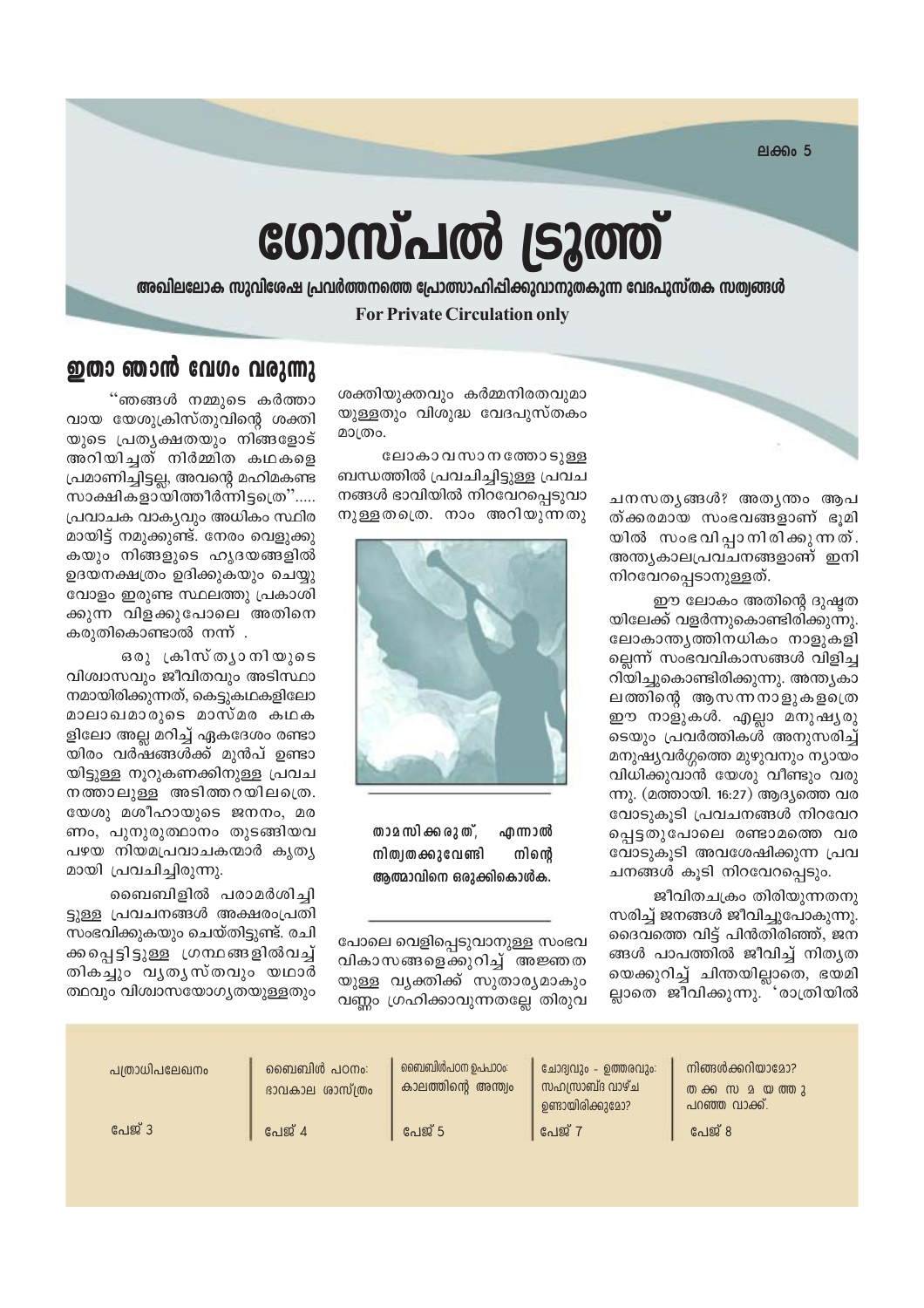# ൭൭ഩ൏൮഻഻഻൪

എന്തു പഠിപ്പിക്കുന്നു.

#### ദൈവവചനം

2 തിമൊ. 3: 16-17, 2 പത്രൊ. 1: 20, 21, മത്തായി 24: 35

#### സ്നേഹബന്ധം

മത്തായി 22: 37-40, യോഹ. 14: 21-23, 1 00000. 4: 7-11

മാനസാന്തരം അപ്പൊ. 3: 19, 17: 30, 2 കൊരി. 7:10

പുതുജനനം യോഹ. 3: 3-7, 2 കൊരി. 5: 17, റോമർ 6: 1-4, എഫെ. 2: 1, 5-6).

പാപത്തിൽ നിന്നും സ്വാതന്ത്ര്യം 1 യോഹ. 5: 18, മത്തായി 1: 21, യോഹ. 8: 11

പരിശുദ്ധാത്മ നിറവ് അപ്പൊ. 19: 2, 15: 8-9, 1: 8).

വിശുദ്ധി ലൂക്കോ. 1:73-75, എബ്രാ. 12:14, 1 പത്രൊ. 1: 15-16, തീത്തോ. 2: 11, 12, റോമ. 6: 22

ദൈവരാജ്യം ലൂക്കോ. 17: 20-21, റോമ. 14: 17, യോഹ. 18: 36

 $m$ ) $\epsilon$ അപ്പൊ. 2: 4-7, എഫെ. 4: 4-6, 1 കൊരി. 12: 12,13, കൊലൊ. 1: 18

ഐകൃത യോഹ. 17: 20-23, ഗലാ. 3: 28, വെളി. 18: 2-4

ചട്ടങ്ങൾ മത്താ. 28: 19-20, 26: 26-30, 1 കൊരി. 11: 23-27, യോഹ. 13: 14-17

ദൈവീക രോഗശാന്തി ലൂക്കോ. 4: 18, യെശയ്യ. 53: 4-5, യാക്കോബ് 5: 13-16

വിവാഹശൂശ്രൂഷ മത്താ. 19: 5-6, ലുക്കോ. 16: 18, റോമർ 7: 2-3, 1 കൊരി. 7: 10-11

ബാഹൃപ്രകടനം 1 തിമൊ. 2: 9-10, 1 കൊരി. 11: 14-15, ആവർത്തനം 22: 5

അന്ത്യകാലം 2 പക്രൊ. 3: 7-12, യോഹ. 5: 28-29, 2 കൊരി. 5: 10, മത്താ. 25: 31-46

സാമാധാനവാദം: ലൂക്കോസ് 6: 27-29, ലൂക്കോസ് 18: 20

ആരാധന യോഹ. 4: 23-24, എഫെ. 5: 19, 2 കൊരി. 3: 17

അന്തൃകല്പന മർക്കൊസ് 16: 15

കള്ളൻ $\degree$  വരുംപോലെ യേശു വീണ്ടും വരും. (2 പത്രോ. 3:10) തികെച്ചും അ്പ്രതീക്ഷിതമായി ഈ ലോകം അവസാനിക്കുകയും നിത്യപ്രതിഫലത്തിനായും നിതൃദണ്ഡനത്തിനായും സകലരും ഒരു പോലെ, അന്ത്യനാളിൽ കർത്താവിന്റെ ന്യായാസനത്തിന്റെ മുമ്പിൽ നിൽക്കേണ്ടിവരും. (2 കൊരി.5:10) ചിലർ താമസം എന്ന് വിചാരി ക്കുംപോലെ കർത്താവ് തന്റെ വാഗ്ദത്തം നിറവേറ്റാൻ താമസിക്കു ന്നില്ല. ആരും നശിച്ചുപോകാതെ എല്ലാവരും മാനസ്ാന്തരപ്പെടുവാൻ അവ്ൻ ഇച്ഛിച്ച് നിങ്ങ്ളോട് ദീർഘ്ക്ഷ്മ കാണിക്കുന്നതേയുള്ളു . (2 പത്രൊ. 3:9)

യേശുവിന്റെ പുനരുത്ഥാനത്തിന് ശേഷം താൻ സ്വർഗ്ഗാരോ ഹണം ചെയ്യുന്ന വേളയിൽ ദൈവത്തിന്റെ ദുതൻ, യേശുവിന്റെ ശിഷ്യ ന്മാരോടായി് ഇങ്ങനെ പറഞ്ഞു. "നിങ്ങളെവിട്ട് സ്വർഗ്ഗാരോഹണം ചെയ്ത ഈ യേശുവിനെ സ്വർഗ്ഗത്തിലേക്ക് പോകുന്നവനായി നിങ്ങൾ കണ്ടതുപോലെ തന്നെ അവൻ് വീണ്ടും വരും.'' എന്നു പറഞ്ഞു. (അ പ്പൊ. 1:11) യേശു വീണ്ടും വരും. അവൻ വന്നതിന് ശേഷം, മാനസാ ന്ത്രത്തിനോ, പ്രാർത്ഥനയ്ക്കോ, ഒരുക്കം പൂർത്തിയാക്കുവാനോ സമ യമില്ല. നിങ്ങൾ ആയിരിക്കുന്ന അതേ അവസ്ഥയിൽ തന്നെ ദൈവ മുമ്പാകെ നിൽക്കേണ്ടിവരും.

"ഇതാ ഞാൻ വേഗം വരുന്നു. ഓരോരുത്തന് അവനവന്റെ പ്രവർത്തിക്ക് തക്കവണ്ണം കൊടുക്കുവാൻ പ്രതിഫലം എന്റെ പക്കൽ് ഉണ്ട്". (വെളി.22:12) ക്രിസ്തുവിന്റെ വചനം നിങ്ങൾ ശ്രദ്ധിച്ചുവോ? 'ഇതാ ഞാൻ വേഗം വരുന്നു'' പാപപങ്കിലമായ ഈ ലോക്ത്തിന് ഇനി അധികം നാളുകളില്ല. മനുഷ്യവർഗ്ഗത്തിന് നേരെയുണ്ടായിട്ടുള്ള ദൈവീക ന്യായവിധിയുടെ രീതി സൂചിപ്പിക്കുന്നത് കാലം അതിക്ര മിച്ചിരിക്കുന്നു എന്നതാണ്. കാലം തികഞ്ഞിരിക്കുന്നു. ഭാവിയെക്കു റിച്ച് ഒരു ഉറപ്പുമില്ല. ദൈവത്തെ എതിരേല്പാൻ നീ ഒരുങ്ങീട്ടുണ്ടോ?

യേശുവിന്റെ മടങ്ങിവരവ് അതിവേഗം സംഭവിക്കും. നിതൃത<br>യ്ക്കായി നീ ഒരുങ്ങികൊൾക, താമസിക്കരുത്. ''ഇപ്പോഴാകുന്നു സുപ്ര സാദകാലം, ഇപ്പോഴാകുന്നു രക്ഷാദിവസം" (2കൊരി 6:2) നീ രക്ഷി ക്കപ്പെട്ടില്ലാ എങ്കിൽ, ഇപ്പോൾ തന്നെ പാപത്തെ വിട്ട്, ക്രിസ്തുവിന്റെ രക്തത്താൽ കഴുകൽ പ്രാപിച്ച് രക്ഷിക്കപ്പെടുവാനുള്ള അവസരം ഇപ്പോഴാകുന്നു. **MWS** 

ഗോസ്പൽ ട്രൂത്ത്

അഖില ലോകത്തുള്ള എല്ലാ ദൈവജനത്തിന്റെയും അഭിവൃദ്ധിക്കുവേണ്ടിയും പ്രോത്സാഹനത്തിനായും വർത്തിക്കുന്ന ഒരു മാസികയാണ് ഗോസ്പൽ ട്രുത്ത്. ക്രുസിതുവിന്റെയും അപ്പൊസ്തലന്മാരുടെയും ഉപദേശങ്ങൾ ദൈവവചനത്തിന്റെ വെളിച്ചത്തിൽ പഠിപ്പിക്കുന്നു.

വിശ്വാസ നിയമത്തിന്റെ സ്വീകാര്യതയോടുകൂടി ഏകമായി നിലകൊള്ളുന്നതാണ് ദൈവവചനം. ക്രിസ്തുവിന്റെ പ്രായശ്ചിത്ത മരണത്തിലൂടെ പാപത്തിൽ നിന്നും രക്ഷയും വിടുതലും മാത്രമല്ല, ആത്മനിറവിൽ ജീവിതവും നടത്തുവാനും നയിക്കുവാനുമുള്ള ശക്തീകരണം, ജീവിതത്തിന്റെ എല്ലാ തുറകളിലുമുള്ള പ്രായോഗിക ശുദ്ധീകരണം ജനത്തിന്റെ ഐക്യതയും, സത്യത്തിൽ കാണപ്പെ ടുന്ന സ്നേഹബന്ധവും ദൈവത്തോടുള്ള സേവനബന്ധവുമത്രെ.

#### വരിക്കാരനാകാൻ

ദൈവാത്മ പ്രേരണായലും, നടത്തിപ്പിനാലും ഇലക്ട്രോണിക് മീഡിയായിലുടെ പ്രസി ദ്ധീകരിക്കുന്ന ഒരു പ്രസിദ്ധീകരണമാണ് ഗോസ്പൽ ട്രുത്ത്. PDF ഫോർമാറ്റിൽ ലഭി ക്കുന്നതിന് വരിക്കാരനാകാവുന്നതാണ്. Subscribe@thegospeltruth.org എന്നവിലാസ ത്തിൽ നിങ്ങളുടെ ഇ-മെയിൽ അഡ്രസ്സ് അയച്ച് ആവശ്യപ്പെടാവുന്നതാണ്. താല്പ ര്യമുള്ള നിങ്ങളുടെ സ്നേഹിതന്മാരുടെയും പേരും ഇ-മെയിൽ അഡ്രസും അയച്ചുത രാവുന്നതാണ്.

ബന്ധപ്പെടുക

ഗോസ്പൽ ട്രുത്ത് കരിക്കം പി.ഒ. കൊട്ടാരക്കര - 691531 കേരള, ഇന്ത്യ ഫോൺ: 0474 2454309

 $\overline{2}$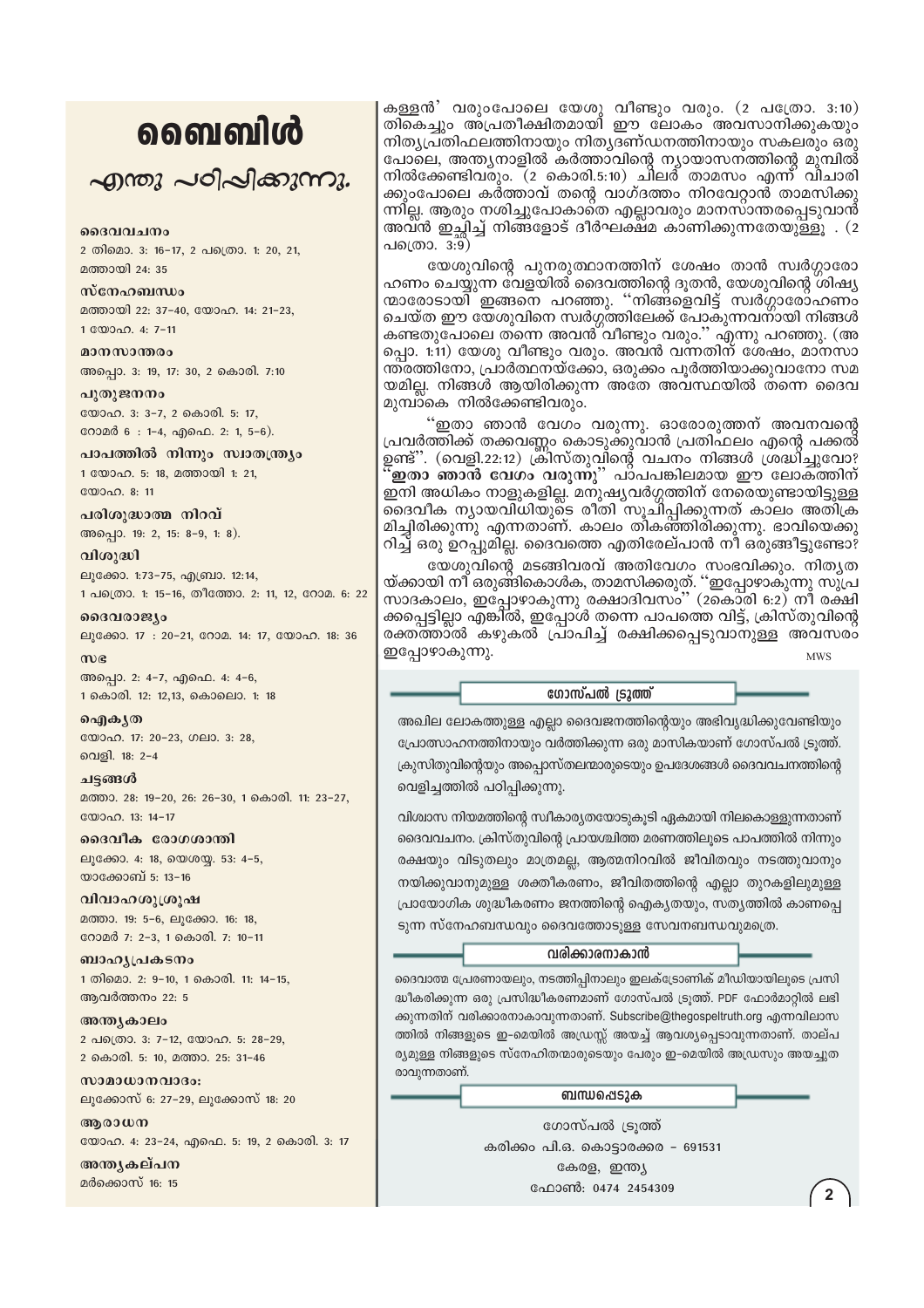# പത്രാധിപലേഖനം

"ഞാൻ വേഗം വരുന്നു. നിന്റെ കിരീടം ആരും എടുക്കാതിരിപ്പാൻ തക്കവണ്ണം നിനക്കുള്ളത് പിടിച്ചുകൊൾക്" (വെളി.3:11)

ഈ ഭൂമിയിൽ നമുക്ക് ലഭിച്ചിട്ടുള്ള കാലം എത്രയോ വേഗം കടന്നുപോയിക്കൊ ണ്ടിരിക്കുന്നു എന്ന ഒരു വലിയ ചിന്താഭാരം എന്റെ അന്തരാത്മാവിൽ ഞാൻ കഴിഞ്ഞ ചില മാസങ്ങളായി ആഴമായി അനുഭവിച്ചറിയുന്നു. കർത്താവ് തന്റെ വരവ് താമസിപ്പി ക്കുമെന്ന് ഞാൻ വിശ്വസിക്കുന്നില്ല. തന്റെ വരവിനെക്കുറിക്കുന്ന സന്ദേശം എന്റെ ഉള്ളത്തെ ശക്തമായി ഉണർത്തുന്നു, ജീവിപ്പിക്കുന്നു.

ദൈവം തന്റെ ശിക്ഷാവിധിയാൽ യെരുശലേം പട്ടണത്തെ നശിപ്പിക്കുംമുൻപ്, അനന്യാസ് പ്രവാചകൻ യെരുശലേം പട്ടണവീഥിയിലുടെ, വരാനിരിക്കുന്ന യെരുശലേ മിന്റെ നിത്യനാശത്തെക്കുറിച്ച് പ്രവചനമായി പറഞ്ഞു വിലപിച്ചുകൊണ്ട് നടന്ന സംഭ വത്തെക്കുറിച്ച് ഞാൻ നിങ്ങളെ ഓർപ്പിക്കുവാൻ താൽപര്യപ്പെടുന്നു. "യെരുശലേമേ നിനക്ക് അയ്യോ കഷ്ടം'' എന്ന് പ്രവാചകൻ വിളിച്ചുപറഞ്ഞു. ജനങ്ങൾ അദ്ദേഹത്തെ ഭ്രാന്തൻ എന്ന് പറഞ്ഞു പരിഹസിച്ചു മിണ്ടാതാക്കാൻ ശ്രമിച്ചു. ആ പട്ടണം വളരെ സമാധാനത്തിലും സമ്പദ്സമൃദ്ധിയിലുമാണെന്ന് പുറമേ തോന്നിപ്പിച്ചപ്പോഴും, പ്രവാച കൻ ആവർത്തിച്ചു വിലപിച്ചുപോന്നു. ''അയ്യോ!കഷ്യം!!'' എന്ന ശബ്യം കിഴക്കുനിന്നും ്പടിഞ്ഞാറ് നിന്നും, എന്നു വേണ്ട നാല് ദിക്കുകളിലും യെരുശലേമിന് എതിരായി പ്രതി ധ്വനിച്ചുകൊണ്ടിരുന്നു. ഏഴ് വർഷവും അഞ്ചുമാസവും പ്രവാചകൻ തന്റെ സന്ദേശം അറിയിച്ചു. ആ പ്രവചനം നിറവേറപ്പെട്ടു. യെരുശലേം പട്ടണം പെട്ടെന്ന് നശിച്ചു, തകർന്ന് തരിപ്പണമായിത്തീർന്നു.

ജനങ്ങൾ പരിഹസിക്കുകയും ദുതറിയിക്കുമ്പോൾ നിരുത്സാഹപ്പെടുത്തുകയും ചെയ്യും. എന്നാൽ ആ പ്രവാചകനെപ്പോലെ ആയിരിക്കുവാനാണ് ഞാൻ ആഗ്രഹിക്കു ന്നത്. കാലം തികഞ്ഞിരിക്കുകയാണ്. കർത്താവ് വേഗം വരും. സത്യസന്ധതയോടെ നിനക്കുള്ളത് മുറുകെ പിടിച്ചുകൊൾക. അന്ത്യനാളാണിത് എന്ന ബോധ്യത്തോടെ ദിനം തോറും ജീവിക്ക. അതിശീഘ്രം അന്ത്യനാൾ വന്നിടും. ഈ ലോകം മ്ലേച്ഛതയിൽ നിന്നും അതീവ മ്ലേച്ചതയിലേക്ക് വളർന്നുകൊണ്ട് പൈശാചിക സ്വാധീനം നമ്മിൽ എല്ലാവരി ലേക്കും ഉയർന്നുവരും. എന്നിരുന്നാലും വിശുദ്ധജീവിതം നയിക്കുവാനുള്ള ശക്തിയും ബലവും അപ്പോഴും ക്രിസ്തുയേശുവിലൂടെ നമുക്ക് സാധ്യമാകും. എന്നാൽ നാം ക്രൂശി ലേക്ക് കൂടുതൽ അടുത്തിരിക്കണം.

ക്രിസ്തുവിന്റെ രണ്ടാംവരവും യുഗാന്ത്യവും എന്ന വിഷയമാണ് ഇത്തവണത്തെ ഗോസ്പൽ ട്രൂത്തിലൂടെ വിശകലനം ചെയ്യുന്നത്. ധാരാളം തെറ്റിദ്ധാരണകളും ദുരുപ ദേശങ്ങളും നിറഞ്ഞതാണ് ഈ വിഷയം. നാം ദൈവവചനത്തെ സസൂക്ഷ്മം നിരീക്ഷി ക്കുകയും കൃത്യമായി വിഭജിക്കുകയും ചെയ്യേണ്ടതാണ്. തെറ്റിനെ നേരിടുവാൻ, ഏറ്റവും മെച്ചമായ ഉപാധി സത്യം തന്നെയാണ്. പ്രസ്തുത വിഷയം വളരെ വിശ്രുതമാകയാൽ, വിസ്താരഭയം മൂലം ഞാൻ ഈ വിഷയത്തെക്കുറിക്കുന്ന വചനവേദഭാഗങ്ങൾ ആസ്പ ദമാക്കിയുള്ള വിശദീകരണത്തിന് മുതിരുന്നില്ല. നിർഭാഗ്യവശാൽ, വളരെയധികം ആശ യകുഴപ്പുള്ള 'യുഗാന്ത്യ' ഉപദേശവിഷത്തെ സാധൂകരിപ്പാൻ വെളിപ്പാടു പുസ്തകപ്രവ ചനങ്ങളെ അടിസ്ഥാനമാക്കി വിവരിപ്പാൻ സ്ഥലപരിമിതിയും അനുവദിക്കുന്നില്ല. തിരു വചനം പഠിക്കുമ്പോൾ, വെളിപ്പാട് പുസ്തകത്തിലെ അലങ്കാരഭാഷാ ശൈലിയും പ്രതീ കാത്മകമാതൃകയും ദുർഗ്രാഹ്യമായ പ്രവചനങ്ങൾ പഠിക്കുവാൻ വളരെ പ്രധാനപ്പെട്ട ഘടകങ്ങളാണ്. ചില വിവരങ്ങൾ ദൈവം തന്നെ നമുക്ക് നൽകാതെ ബൈബിളിൽ നിന്നും മറച്ചുവച്ചിട്ടുണ്ട്. എന്നാൽ സ്വർഗ്ഗീയമായി മതിയായ വിവരണങ്ങൾ ദൈവം തന്റെ വചനത്തിലൂടെത്തന്നെ നമുക്ക് നൽകുന്നുണ്ട്താനും. അക്ഷരീകമായ ഭാവി രാജ്യത്വ ത്തിനായി അനേകായിരങ്ങൾ വഞ്ചിക്കപ്പെട്ടുകൊണ്ട് വ്യാജമായി പ്രതീക്ഷിക്കുന്നു. പൂർണ്ണഹ്യദയത്തോടെ ദൈവത്തെ പ്രസാദിപ്പിക്കുന്നതിനും തീരുനാമത്തെ അന്വേ ഷിക്കുന്നതിനും പ്രസ്തുത പ്രതീക്ഷയും വൃഥാ കാത്തിരുപ്പും ഒരു തടസ്സമായിത്തീ രുന്നു.

ആഫ്രിക്കയിൽ നടക്കുന്ന സുവിശേഷവേലയ്ക്കായും ഗോസ്പൽ ട്രൂത്തിലൂടെ ഞങ്ങൾ നടത്തുന്ന ശുശ്രൂഷക്കായും ദൈവീക നടത്തിപ്പിനായും അനുഗ്രഹത്തിനായും തുടർന്നും നിങ്ങൾ പ്രാർത്ഥിച്ചാലും. ദൈവത്തിന്റെ പരിശുദ്ധാത്മാവിൽ ഞങ്ങൾ ദിനം തോറും ആശ്രയിക്കുന്നു.

കാലം തികഞ്ഞു. യേശു വേഗം വരും.

മൈക്കിൾ ഡബ്ല്യൂ സ്മിത്ത്.

ഇന്റർനെറ്റിൽ കുടുതൽ വായിക്കാം

# www.thegospeltruth.org

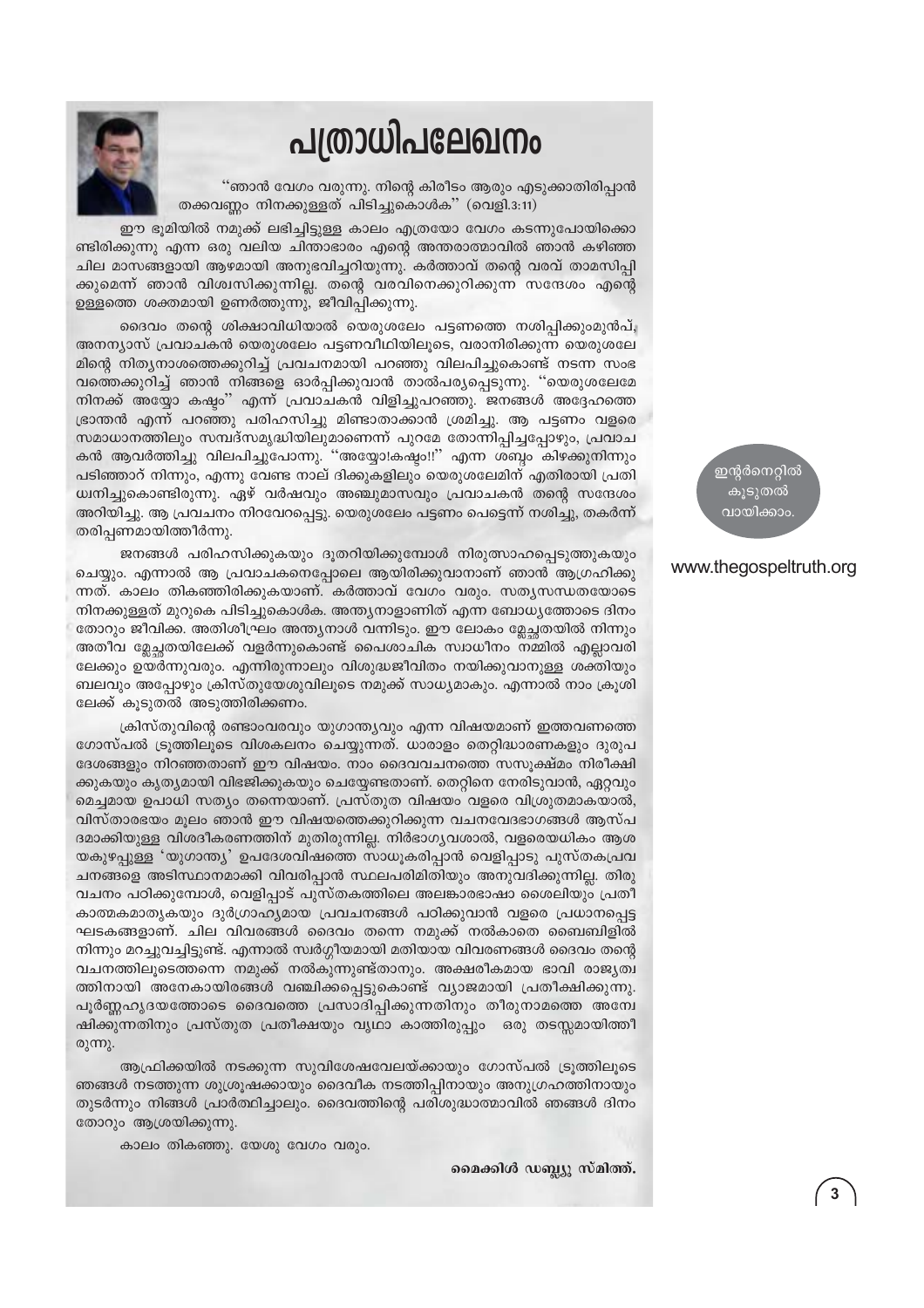

# പിന്നിൽ ഉപേക്ഷിക്കപ്പെടുമോ?

സഭയുടെ ഉത്പ്രാപണ ഉപ ദേശം കാട്ടുതീപോലെയാണ് ഇന്ന് ലോകം മുഴുവനും പടർന്നുപിടിച്ചി<br>രിക്കുന്നത്. 'ഉത്പ്രാപണം'എന്ന വാക്കിന് 'പിടിച്ചെടുക്കുക' 'താങ്ങി .എടുത്തുയർത്തുക്` എന്നെല്ലാമാ<br>ണർത്ഥം. ക്രിസ്തുവിന്റെ രണ്ടാം വര വിൽ, താൻ നീതിമാൻമാരായ വിശു ്ച്യം പിടിച്ചെടുത്തു മധ്യാകാശ<br>ത്തിൽ ചേർക്കുകയും നീതികെട്ടവ രായ പാപികളെ കൈവിടപ്പെട്ടവരായി ഈ ഭൂമിയിൽ ശേഷിപ്പിക്കുമെന്നും അവർ ഇവിടെ മഹോപദ്രവത്തിന് വിധേയരായിത്തീരുമെന്നുമുള്ള പഠി പ്പിക്കലുകൾ ലോക്ം മുഴുവനുമുള്ള<br>ക്രിസ്തീയ വിശ്വാസികളിൽ പൊതു വായി കാണപ്പെടുന്ന ഒരു ഉപദേശ് മാണ്.

പ്രസ്തുത ഉപദേശത്തിന് ഉപോൽബലകമായി അവർ ചൂണ്ടി കാണിക്കുന്ന വേദഭാഗം, 1 തെസ്സെ ലോനിക്കുർക്ക് 4 : 16, 17 വാകൃങ്ങ ളാണ്. "കർത്താവ് താൻ ഗംഭീര നാദ \_<br>തോടും പ്രധാനദൂതന്റെ ശബ്ദ<br>തോടും ദൈവത്തിന്റെ കാഹള് ത്തോടും കൂടെ സ്വർഗ്ഗത്തിൽ നിന്ന് ഇറങ്ങിവരികയും ക്രിസ്തുവിൽ മരി ച്ചവർ മുമ്പെ ഉയർത്തെഴുന്നേൽക്കു കയും ചെയ്യും. പിന്നെ, ജീവനോടെ ശേഷിക്കുന്ന് നാം അവരോടു ഒരു<br>മിച്ച് ആകാശത്തിൽ കർത്താവിനെ എതിരേൽക്കുവാൻ മേഘങ്ങളിൽ എടുക്കപ്പെടും.

 $\alpha$ ற் വചനങ്ങളാൽ അന്യോന്യം ആശിസിച്ചുകൊൾ<br>വീൻ" എന്നു പറഞ്ഞു. തെസലോ നൃക്കൃ, വിശ്ചാസികളെ അപ്പൊസ്ത പാര്ഷമാകുന്ന പാര്ത്താപ്പരുമ്പ<br>തയെ പ്രകടിപ്പിക്കും വിധം<br>പൗലോസ് വിശദീകരിക്കുന്ന സന്ദർഭ മാണിത്. ദൈവീകമില്ലാത്ത അവിശ്വാ സികളോടല്ല, അപ്പൊസ്തലനിതു പറയുന്നത്.് യേശു ്കർത്താവിന്റെ ്ടുകുന്നത്.<br>വാക്കുകൾ ശ്രദ്ധിച്ചാലും കല്ലറകളിൽ<br>ഉള്ളവർ എല്ലാവരും അവന്റെ ശബ്ദ കേട്ട്, നന്മ ചെയ്തവർ ജീവനായും തിന്മചെയ്തവർ ന്യായവിധിക്കായും പുനരുത്ഥാനം ചെയ്യുവാനുള്ള നാഴി കവരുന്നു." (യോഹ്ന്നാൻ. 5:28, 29)

സാർവ്വത്രികമായി ഒരേ ഒരു പുനരുത്ഥാനവും ഒരേ ഒരു ന്യായ കുകയില്ലെന്നും നാമെല്ലാവരും ഒരു പോലെ ദൈവത്തിന്റെ ന്യായസന്ന ത്തിൽ അന്ത്യനായവിധിക്കായി നിൽക്കേണ്ടിവരുമെന്നത് എത്രയോ വ്യക്തമാണ്.

# ബൈബിൾ പഠനസഹായി

വിഷയം: **ഭാവികാല ശാസ്ത്രം** - യുഗാന്ത്യത്തെക്കുറിച്ചുള്ള

വേദപുസ്തക ഉപദേശങ്ങൾ

# വായനഭാഗം:

യാക്കോ - 5:8 "നിങ്ങളും ദീർഘക്ഷമ യോടിരിപ്പീൻ, നിങ്ങളുടെ ഹൃദയം സ്ഥിരമാക്കു വീൻ. കർത്താ വിന്റെ പ്രത്യക്ഷത സമീപിച്ചിരിക്കുന്നു.''

രത്നചുരുക്കം: യേശു കർത്താവിന്റെ രണ്ടാം വരവിൽ ഈ ഭുമിയിൽ അന്നു വരെ മരിച്ച സകലരും ഉയർത്തെഴു ന്നേൽക്കയും എല്ലാവരും ഒരുപോലെ ദൈവത്തിന്റെ ന്യായാസന്നത്തിൻ മുമ്പാകെ അന്ത്യന്യായവിധിക്കായി നിൽക്കുകയും ചെയ്യും. ഈ ഭൂമി നശി ക്കുകയും നീതിമാന്മാർ സ്വർഗ്ഗത്തിലും നീതികെട്ടവർ നരകത്തിലും എന്നെ ന്നേക്കുമായിത്തീരുകയും ചെയ്യും.

# I ്കിസ്തുവിന്റെ രണ്ടാംവരവ്

- A യോഹ. 14:28. യേശു വീണ്ടും വരും
- B അപ്പൊ. 1:9-11 പ്രത്യക്ഷത
- $C$  1 തെസ്സെ 5:2. കള്ളനെപ്പോലെ
- $D$  മർക്കൊ. 13:32 സമയം നിശ്ചയമില്ല
- $E$  ലൂക്കൊ. 12:40. അപ്രതീക്ഷിതം
- $F$  വെളി. 1:7 എല്ലാ കണ്ണും അവനെ കാണും
- $G$  1 തെസ്സെ. 4:16. ഗംഭീരശബ്ദത്തോടുകൂടി

# $\Pi$  സാർവ്വതികമായ ഏക പുനരുത്ഥാനം

- A യോഹ. 5:28-29 കല്ലറകളിലുള്ളവർ എല്ലാവരും
- B അപ്പൊ. 24: 15. നീതിമാന്മാരും നീതികെട്ടവരും
- C 1 തെസ്സെ. 4:16-18. ആദ്യം നീതിമാന്മാർ
- $D$  1 കൊരി. 15:51-53 അക്ഷയരായി ഉയിർക്കും.

# $III$  ഈ ഭൂമിയുടെ നാശം

- $A$  2 പത്രൊ.3:7-12 ഈ ഭൂമി കത്തിയഴിയും
- B മത്തായി. 24:35. നീങ്ങിപ്പോകും
- C എബ്രായർ. 1:10-11 . നശിക്കും.

# $IV$  പൊതുവായ ന്യായവിധി

- A 2 കൊരി. 5:10. സകലരും ന്യായവിധിക്ക് വിധേയരാകും.
- B യോഹന്നാൻ. 12:48 അന്ത്യനാളിലെ ന്യായവിധി
- C അപ്പൊ. 17:31 ക്രിസ്തുവിനാൽ ലോകം ന്യായം വിധിക്കപ്പെടും.
- $D$  2 തിമൊ. 4:1. ജീവനുള്ളവരുടെയും മരിച്ചവരുടെയും ന്യായവിധി
- $E$  റോമർ. 14:10-12 വ്യക്തിപരമായ കണക്ക് കൊടുപ്പ്
- $F$  സഭാപ്രസംഗി. 12:14 രഹസ്യന്യായവിധി
- V ന്യായവിധിയുടെ രംഗങ്ങൾ (ന്വായവിധി, പ്രതിഫലം, ശിക്ഷാവിധി)
	- A മത്തായി. 25: 31-46
	- B വെളി. 20: 11-15

# VI ശിക്ഷാവിധിയുടെ അളവുകൾ

- $A$  റോമർ 2:6 പ്രവൃത്തികൾക്കനുസൃതമായി
- $B$  ലൂക്കൊ. 12:47-48. വിവിധ അളവുകൾ/ തോതുകൾ
- C 2 പത്രൊ. 2:21; എബ്രായർ. 10:29 എന്നീ വചനങ്ങൾ കൂടി കാണുക.

# VII നിതൃദണ്ഡനം – നരകം

- A ന്യായവിധി രംഗങ്ങളുടെ വചനങ്ങൾ നോക്കുക
- B സങ്കീ. 9:17 നരകം
- $C$  2 പത്രൊ. 2:9 ശിക്ഷാവിധി
- $D$  2 തെസ്സെ. 1:9 എന്നെന്നേക്കുമായി
- E മത്തായി. 24:50, 51. വിലാപം
- $F$  വെളി. 21:8 . തീയും ഗന്ധകവും
- G ലൂക്കൊ. 16: 23-26. നരകയാതന

# VIII നിതൃപ്രതിഫലം - സ്വർഗ്ഗം

- A ന്യായവിധിയുടെ രംഗങ്ങൾ കാണുക: നിത്യജീവൻ
- $B$  1 പത്രൊ. 1: 4-5 സ്വർഗ്ഗത്തിലെ അവകാശങ്ങൾ
- C 2 കൊരിന്ത്യർ. 5:1 കൈപ്പണിയല്ലാത്ത
- $D$  എബ്രായർ. 11:16 ഒരു സ്വർഗ്ഗീയ രാജ്യം.
- E വെളി. 7:15-17, കണ്ണുനീരില്ല, വിശപ്പില്ല
- $F$  വെളി. 21.22 വിശദവിവരണം

# ഉപസംഹാരം

വെളി. 22:20 ഇതു സാക്ഷീകരിക്കുന്നവൻ: അതേ ഞാൻ വേഗം വരുന്നു എന്ന് അരു ളിചെയുന്നു. ആമേൻ കർത്താവായ യേശുവേ, വരേണമേ.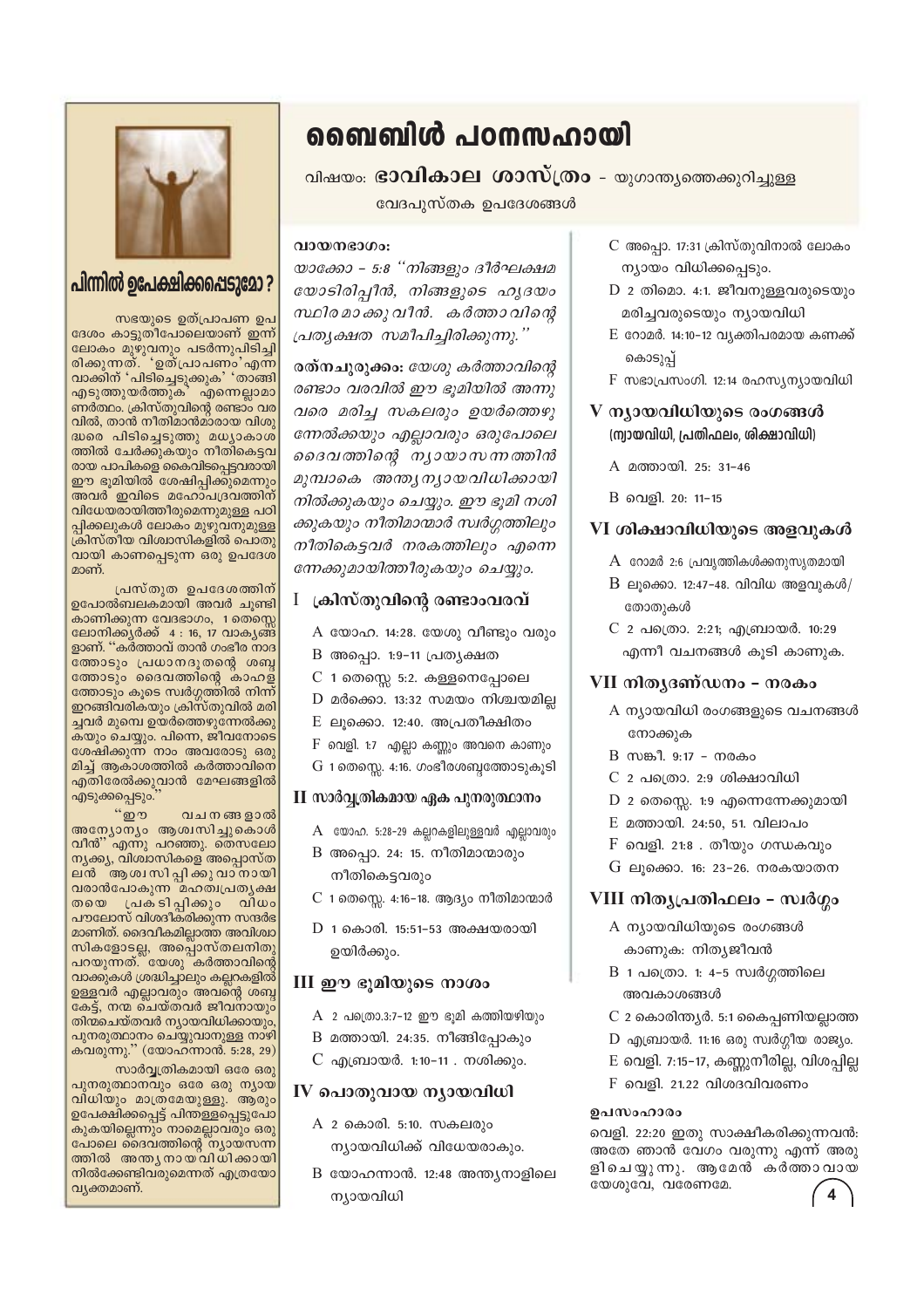

യേശുക്രിസ്തു മേഘാരൂഡനായി വരുമ്പോൾ ഏതു കണ്ണും അവനെ കുത്തിത്തുളച്ചവരും അവനെ കാണും. (വെളി.1:7) "കർത്താവു താൻ ഗംഭീരനാദത്തോടും പ്രധാന ദൂതന്റെ ശബ്ദത്തോടും ദൈവത്തിന്റെ കാഹ ളത്തോടും കൂടെ സ്വർഗ്ഗത്തിൽ നിന്ന് ഇറങ്ങി വരുകയും ക്രിസ്തുവിൽ മരിച്ചവർ മുമ്പേ ഉയർത്തെഴുന്നേല്ക്കയും ചെയ്യും'' (2 തെസ്സ.4:16). ''മനുഷ്യപുത്രൻ തന്റെ പിതാ വിന്റെ മഹത്വത്തിൽ തന്റെ ദൂതന്മാരുമായി വരും,

അപ്പോൾ അവൻ ഓരോരുത്തനും അവനവന്റെ പ്രവർത്തിക്കുതക്ക വണ്ണം പകരം നൽകും" (മ ത്താ. 16:27).

### മരിച്ചവർ ഉയർക്കും

യേശു മേഘാരൂഡനായി വരു മ്പോൾ ഭൂലോകത്തിൽ മരിച്ച സകല ആളുകളും ഉയിർത്ത് എഴു ന്നേല്ക്കും. ''അന്ത്യകാഹളനാദത്തി ങ്കൽ പെട്ടെന്ന് കണ്ണിമയ്ക്കുന്നതിനി ടയിൽ നാം എല്ലാവരും രൂപാന്തര പ്പെടും. കാഹളം ധ്വനിക്കും; മരിച്ച വർ അക്ഷയരായി ഉയർക്കുകയും രൂപാ ന്ത ര പ്പെ ടു കയും  $000$ ചെയ്യും''(1 കൊരി.15:52). ചിലർ പഠി പ്പിക്കുന്നത് നീതിമാന്മാർ മാത്രമാണ് ആദ്യം ഉയർക്കുക എന്നാണ്. എന്നാൽ നീതിമാന്മാരുടെയും നീതി കെട്ടവരുടെയും പുനരുത്ഥാനം ഒരു മിച്ച ഉണ്ടാകും (അ.പ്.24:15) "ഇതിങ്കൽ ആശ്ചരൃപ്പെടരുത്; കല്ല റകളിൽ ഉള്ളവർ എല്ലാവരും

അവന്റെ ശബ്ദം കേട്ട് നന്മ ചെയ്തവർ ജീവനായും, തിന്മ ചെയ്തവർ ന്യായവിധിക്കായും, പുനരുത്ഥാനം ചെയ്യുവാനുള്ള നാഴിക വരുന്നു"(യോഹ.5:28 -29). നാഴിക എന്ന ഏകവചനമാണ് ഇവിടെ ഉള്ളത്. നാഴി കകൾ ഇല്ല.

#### ഈ ഭൂമി നശിപ്പിച്ചുകളയും

ഈ ഭൂമി നശിപ്പിച്ചു കളയുമെന്ന് വളരെ വ്യക്ത മായി വചനം പഠിപ്പിക്കുന്നു. (മത്താ.24:35, എബ്രാ.1:10−11). ''ഇപ്പോഴത്തെ ആകാശവും ഭൂമിയും അതേ വചനത്താൽ തീക്കായി സൂക്ഷിച്ചും ന്യായവി ധിയും ഭക്തികെട്ട മനുഷ്യരുടെ നാശവും സംഭവി

# ദൈവവചനം നമ്മുടെ വഴികാട്ടി

ക്രിസ്തുവിന്റെ രണ്ടാം വരവും അനുബന്ധ സംഭ വങ്ങളും വളരെ പ്രാധാന്യമുള്ളതാണ്. കാലത്തിന്റെ അന്ത്യത്തെക്കുറിച്ച് ധാരാളം പ്രവചനങ്ങൾ ദൈവവചന ത്തിൽ ഉണ്ട്. "ഭാവികാല സംഭവങ്ങളെ സംബന്ധിച്ച് സിദ്ധാന്തങ്ങളും നിഗമനങ്ങളും എങ്ങും എത്തുന്നതല്ല' (ഡി.എസ്സ്.വാർണർ). വിടാതെ പിടിച്ചിരിക്കുന്ന ബൗദ്ധി കവും താത്വികവുമായ സിദ്ധാന്തങ്ങളെക്കാൾ പ്രധാന

പ്പെട്ടത്, ഈ വിഷയം മനസ്സിലാക്കു വാൻ ആവശൃമായിരിക്കുന്നത് ദൈവവചനമാണ്. യേശു മടങ്ങി വരുന്ന സമയത്തിന് തിരുവചനം മുൻഗണന നൽകുന്നു. മരിച്ച എല്ലാവരുടെയും ഒരുമിച്ച പുനരു ത്ഥാനം, എല്ലാവർക്കും പൊതുവി ലുള്ള ന്യായവിധിയിൽ നിത്യമായ പ്രതിഫലവും ശിക്ഷയും നൽകി യിട്ട് ഈ ഭൂമിയെ നശിപ്പിക്കും.

## ക്രിസ്തു മടങ്ങിവരും

"ഞാൻ വീണ്ടും വരും" എന്ന് യേശു ശിഷ്യന്മാരാട് സൂചിപ്പിച്ചു (യോഹ.14:3, 28) യേശു സ്വർഗ്ഗാരോ ഹണം ചെയ്ത ഉടനെ ദൈവ ത്തിന്റെ ദൂതന്മാർ ഈ സത്യം വീണ്ടും പ്രഖ്യാപിച്ചു. (അ.പ്ര.1:11) ആരും പ്രതീക്ഷിക്കാത്ത സമയത്ത് കള്ളൻ രാത്രിയിൽ വരുന്നതു പോലെ കർത്താവിന്റെ നാൾ വരും.  $(1 \text{ nomm}, 5:2)$  കർത്താവിന്റെ വര

വിന്റെ സമയം സംബന്ധിച്ച് പിതാവല്ലാതെ ആരും, സ്വർഗ്ഗ ത്തിലെ ദൂതന്മാരും, പുത്രനും കൂടെ അറിയുന്നില്ല (മർക്കൊ.13:32). ഈ കാരണത്താലാണ് എല്ലാ വ്യക്തി കളും ജാഗ്രതയോടെ ആയിരിക്കുവാൻ പറയുന്നത്. ''നിന യാത്ത നാഴികയിൽ മനുഷ്യപുത്രൻ വരുന്നതുകൊണ്ട് നിങ്ങളും ഒരുങ്ങിയിരിക്കുവിൻ" (ലൂക്കോ.12:40).

## കാലം അതിന്റെ അന്ത്യത്തിലേയ്ക്ക് വരും

യേശുക്രിസ്തു മടങ്ങിവന്ന് ഈ ലോകത്തിന് അന്ത്യം വരുത്തുന്നത് ആശ്ചര്യമേറിയതും അത്യന്തം ഭയാ നകവും ആയിരിക്കും. അന്ന് നീതിമാന്മാർ സന്തോഷി ച്ചാർക്കുമ്പോൾ, ദുഷ്ടന്മാർ മലകളോടും കുന്നുകളോടും ഞങ്ങളുടെ മേൽ വീഴുക എന്നു പറഞ്ഞ് നിലവിളിക്കും.



# ന്വായവിധി

എന്നാണ എന്റെ മുമ്പിൽ എല്ലാ മുഴങ്കാലും മടങ്ങും. എല്ലാ നാവും ദൈവത്തെ സ്തുതിക്കും എന്ന് കർത്താവ് അരുളിച്ചെയ്യുന്നു. റോമർ. 14:11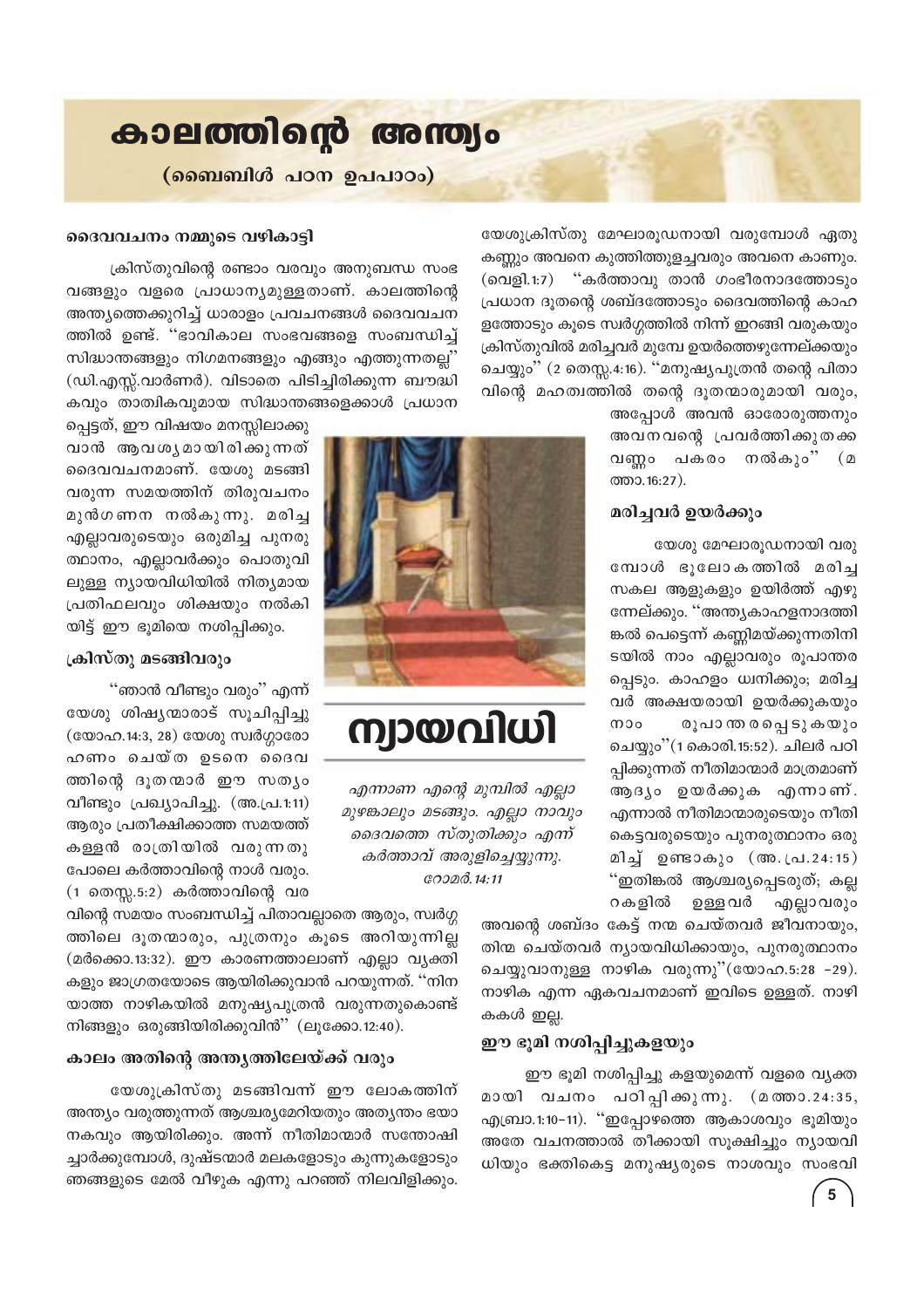പ്പാ നുള്ള ദിവ സ ത്തേക്കു കാത്തു മി രി ക്കു ന്നു (2 പത്രോ.3:7). കർത്താവ് മനുഷ്യരെ ന്യായം വിധിക്കാൻ വരുമ്പോൾ ആകാശം കൊടുംമുഴക്കത്തോടെ ഒഴിഞ്ഞുപോ കും. മൂല പദാർത്ഥങ്ങൾ കത്തി നശിക്കുകയും ഭൂമിയും അതിലുള്ള പണികളും വെന്തുപോകുകയും ചെയ്യും.  $(2 \text{ d} \mathbb{C}(\text{O} 0.3:10-12))$ 

# എല്ലാവരും ദൈവത്തിന്റെ മുമ്പാകെ നില്ക്കേണ്ടിവരും

കർത്താവിന്റെ വലുതും, ഭയങ്കരവുമായ ആ ദിവ സത്തിൽ അവിടുന്ന് ലോകത്തെ വിധിക്കും. അവിടുത്തെ പ്രത്യക്ഷതയിൽ ജീവിച്ചിരിക്കുന്നവർക്കും മരിച്ചവർക്കും

ന്യായവിസ്താരം ഉണ്ടാകും.  $(2)$ തിമൊ.4:1) സകല ജാതികളും, വംശങ്ങളും, ഭാഷക്കാരും, രാജ്യ ക്കാരും ദൈവമുമ്പാകെ നില്ക്കേ ണ്ടതായി വരും. അതത് മത ത്തിലെ എല്ലാ വിശ്വാസികളും ക്രിസ്തുവിന്റെ മുമ്പിൽ മുഴങ്കാൽ മടക്കുകയും യേശു വിനെ കർത്താവ് എന്ന് ഏറ്റുപറയു കയും ചെയ്യും. (റോമർ. 14 :10  $-12$ ). ഓരോരുത്തൻ തന്റെ കണക്ക് ബോധിപിക്കുന്ന ആ ദിവസം എത്ര ആശ്ചര്യവും ഭയ ങ്കരവും ആയിരിക്കും. മനു ഷ്യന്റെ സകല പ്രവർത്തിയും

സകല രഹസൃങ്ങളും നൃായവിസ്താരത്തിലേയ്ക്ക് വരുത്തും (സ.പ്ര.12:14)

## ഒരു അന്ത്യ ന്യായവിധി ഉണ്ടാകും

ന്യായവിധിയുടെ പ്രൗഢമായ ചിത്രം മത്തായി 25:31-46; വെളിപാട് 20:11-15 വാകൃങ്ങൾ വിവരിക്കുന്നു. സകല ജാതികളും അവന്റെ മുമ്പിൽ കുടും; അവൻ അവരെ ഇടയൻ ചെമ്മരിയാടുകളെയും കോലാടുകളെയും തമ്മിൽ വേർതിരിക്കുന്നതു പോലെ വേർതിരിക്കും (മത്താ.25:32) അന്ന് മരിച്ചവർ ആബാലവൃദ്ധം സിംഹാസനത്തിനു മുന്നിൽ നിൽക്കുകയും , ജീവന്റെ പുസ്തകം തുറന്ന് (വെ ളി.20:12) വചനം കൈക്കൊള്ളാതെ ക്രിസ്തുവിനെ തള്ളി ക്കളയുന്നവരെ ന്യായം വിധിക്കുകയും (യോഹ.12:48) ചെയ്യുമ്പോൾ അവനവൻ ശരീരത്തിൽ ഇരുന്നപ്പോൾ ചെയ്തതിന് തക്കവണ്ണം പ്രതിഫലമോ ശിക്ഷയോ പ്രാപിക്കും (2 കൊരി.5:10)

#### ശിക്ഷയിൽ വൃത്യാസം ഉണ്ട്

നിത്യമായ പ്രതിഫലവും ശിക്ഷയും ന്യായവിധി സമയത്ത് വിഭജിച്ച് നല്കും. നാം ജീവിച്ചിരിക്കുമ്പോൾ ചെയ്യുന്ന പ്രവർത്തികൾക്കനുസരിച്ചാണ് നിതൃതയിലെ നമ്മുടെ ഭാവി. ''ഇതാ, ഞാൻ വേഗം വരുന്നു; ഓരോരു അവ ന വന്റെ പ്രവൃത്തിക്കുതക്കവണ്ണം ത്തനും കൊടുക്കുവാൻ പ്രതിഫലം എന്റെ പക്കൽ ഉണ്ട്." (വെ ളി.22:12) നീതിപൂർവ്വമായ ഒരു ന്യായവിധി നടത്തി ദൈവം ഓരോരുത്തന് അവനവന്റെ പ്രവർത്തിക്കു തക്ക പകരം ചെയ്യും. (റോമ.2:6) ദൈവത്തെയും അവിടുത്തെ വചന

ത്തെയും കൂടുതൽ അറിഞ്ഞിട്ട് അത് തള്ളിക്കളയു ന്നവർക്ക് ദൈവത്തെ അറിയാതിരുന്നിട്ട് ലഭിക്കുന്ന ശിക്ഷയെക്കാൾ വലിയ ശിക്ഷ ലഭിക്കും. ''യജമാനന്റെ ഇഷ്ടം അറിഞ്ഞിട്ട് ഒരുങ്ങാതെയും അവന്റെ ഇഷ്ടം ചെയ്യാതെയുമിരിക്കുന്ന ദാസന് വളരെ അടികൊള്ളും. അറിയാതെ കണ്ട് അടിക്കു യോഗ്യമായത് ചെയ്ത വനോ കുറയ അടികൊള്ളും. വളരെ ലഭിച്ചവനോട് വളരെ ആവശ്യപ്പെടും; അധികം ഏറ്റുവാങ്ങിയവനോട് അധികം ചോദിക്കും'' (ലൂക്കോ.12:47-48, 2 പത്രോ.2:21, എബ്രാ.10:26-29; മത്താ. 11:20-24).

# ദുഷ്ടന്മാർ നിത്യമായ നര കത്തിലേക്ക് പോകും.

നീതികെട്ടവരെയും മലി ന മോഹം കൊണ്ട് ജഡത്തെ അനുസരിച്ചു നടക്കു ന്നവരെയും ന്യായവിധി ദിവ സത്തിലെ ദണ്ഡനത്തിനായി ദൈവം കാക്കുന്നു  $(2)$ പത്രോ.2:9). ദുഷ്ടന്മാരും ദൈവത്തെ മറക്കുന്ന സകല ജാതികളും പാതാളത്തി ലേയ്ക്ക് തിരിയും (സങ്കീ.9:17) പാതാളം നിതൃമായ നാശ തതിന്റെ സ്ഥാനമാണ് (2 തെസ്സ.1:10). അത് തീയും ഗന്ധ

കവും കത്തുന്ന പൊയ്ക എന്ന് പ്രതീകാത്മകമായി വെളിപാട് 21:8ൽ വിവരിച്ചിരിക്കുന്നു. ശപിക്കപ്പെട്ടവരെ പിശാചിനും അവന്റെ ദൂതന്മാർക്കുമായി ഒരുക്കിയി രിക്കുന്ന നിത്യാഗ്നിയിലേക്ക് എന്നെ വിട്ട് പോകുവിൻ എന്ന് യേശു ദുഷ്ടന്മാരോട് പറയും (മത്താ.25:41). അവിടെ കരച്ചിലും പല്ലുകടിയും ഉണ്ടാകും (മ ത്താ.25:51) നന്മകൾ ഇല്ലാതിരുന്നാൽ നിത്യമായ വേദ നയുടെയും കഷ്ടതയുടെയും ഓർമ്മയുടെയും അന്ധ കാരത്തിന്റെയും ലോകത്തുനിന്ന് രക്ഷപ്പെടുവാൻ ഒരി ക്കലും സാധിക്കുകയില്ല.

## രക്ഷിക്കപ്പെട്ടവർ സ്വർഗ്ഗത്തിൽ എന്നേക്കുമായി പ്രവേശിക്കും.

ദുഷ്ടന്മാർ നിതൃദണ്ഡനത്തിലേയ്ക്ക് പോകുമ്പോൾ നീതിമാന്മാർ നിതൃജീവനിലേയ്ക്ക് പ്രവേശിക്കും (മത്താ.24:26). ക്ഷയം, മാലിന്യം, വാട്ടം എന്നിവ ഇല്ലാത്ത അവകാശം വീണ്ടും ജനിച്ചവർക്ക് സ്വർഗ്ഗത്തിൽ സൂക്ഷിച്ചിരിക്കുന്നു (2 പത്രോ.1:4). ദൈവം ശില്പിയായി നിർമ്മിച്ചതും അടിസ്ഥാനമു ള്ളതുമായ നഗരം (എബ്ര.11:10). മനുഷ്യന് വാക്കുകൾ കൊണ്ട് വർണ്ണിക്കുവാൻ സാധ്യമല്ല (2 കൊരി.12:4). നീതിമാന്മാരുടെ നല്ല പ്രവർത്തികൾക്ക് പ്രതിഫല മായി ലഭിക്കുന്ന, മാലാഖമാരാൽ മനോഹരമായ, ആ നഗരം വെളിപാട്.21,22 അദ്ധ്യായങ്ങളിൽ വർണ്ണി ക്കുന്നു.

**MWS** 

ഒരാജീവിതം. ഒരു അവസരം സ്വർഗ്ഗം നരകം

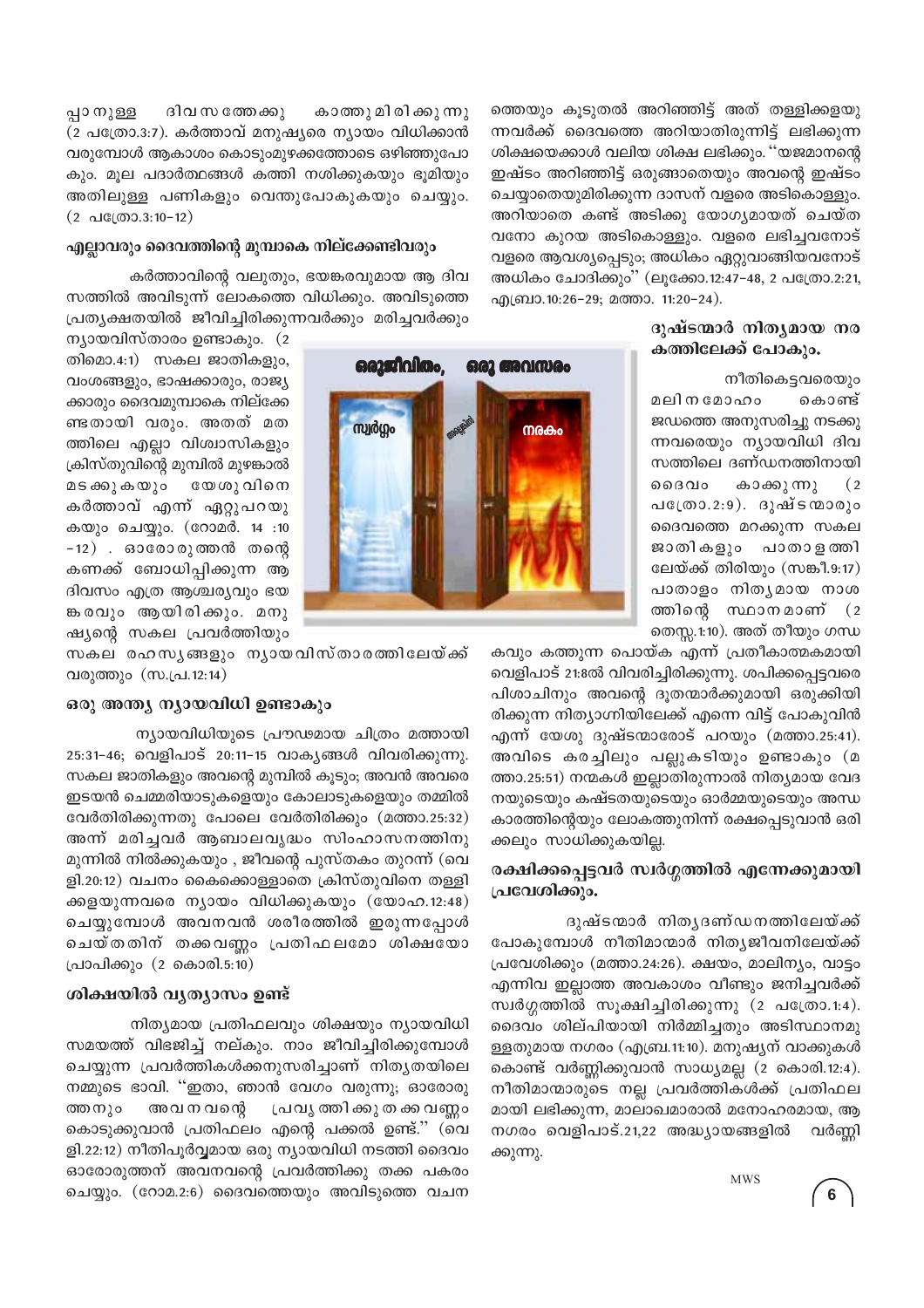ക്രിസ്തു മടങ്ങി വരുമ്പോൾ സഹസ്രാബ്ദ വാഴ്ചയ്ക്കു സമയം <mark>ഉണ്ടാ കു ക യില്ല.</mark> ഒടു ക്കത്തെ നാളിൽ എല്ലാവർക്കും ഒറ്റ പുനരു ത്ഥാനമാണ് ഉള്ളത് (യോഹ.5:28-29;  $($ നാഴിക) 6:39-40, 44,54).നീതി മാന്മാർക്കും ദുഷ്ടന്മാർക്കും വേറെ വേറെ പുന രു ത്ഥാനം ഇല്ല. ക്രിസ്തു വരുമ്പോൾ എല്ലാവ രെയും ഒരുമിച്ച് ന്യായം വിധിക്കു മ്പോൾ (മത്താ.25:31-34, 41,46) അവർ നിതൃമായ പ്രതിഫലം പ്രാപിക്കും. ഇതെല്ലാം സംഭവിക്കു ന്നത് അവസാന ദിവസമാണ്.

ക്രിസ്തുവിന്റെ മടങ്ങി വര വിനു ശേഷം ഒരു സഹസ്രാബ്ദ വാഴ്ചയ്ക്കുള്ള സ്ഥലവും ഇല്ല. 2 പത്രോസ് 3:7,10 വാകൃങ്ങൾ പരി ഗണിച്ചാൽ "ഇപ്പോഴത്തെ ആകാ ശവും ഭുമിയും അതേ വചനത്താൽ തീക്കായി സുക്ഷിച്ചും ന്യായവി ധിയും ഭക്തികെട്ട മനുഷ്യരുടെ നാശവും സംഭവിപ്പാനുള്ള ദിവസ ത്തേക്കു കാത്തുമിരിക്കുന്നു. .......(10) കർത്താവിന്റെ ദിവസമോ കള്ളനെ പ്പോലെ വരും. അന്ന് ആകാശം കൊടുംമുഴക്കത്തോടെ ഒഴിഞ്ഞു പോകും; മൂലപദാർത്ഥങ്ങൾ കത്തി യഴികുകയും ഭൂമിയും അതിലുള്ള പണികളും വെന്തുപോകുകയും ചെയ്യും. കർത്താവിന്റെ വരവിങ്കൽ ഈ ലോകം അഗ്നിയാൽ നശിക്ക പ്പെടുമെന്ന് വചനം വൃക്തമാക്കുന്നു. ഇത് അന്തൃനാളിൽ കർത്താവ് കള്ളനെപ്പോലെ വരുന്ന നാളിൽ സംഭവിക്കും.

തിരുവചനപ്രകാരം സഹ സ്രാബ്ദ വാഴ്ചയുടെ ആവശ്യം ഇല്ല, അതിനുള്ള സമയം ഇല്ല, അതിനുള്ള സ്ഥലവും ഇല്ല. സഹ സ്രാബ്ദ വാഴ്ച പഠിപ്പിക്കുന്നത് ശത്രുവിന്റെ വഞ്ചനയാണ്. അനേ കരും ഭാവിയിൽ മറ്റൊരു അവസരം പ്രതീക്ഷിച്ച് കാത്തിരിക്കുന്നു. എന്നാൽ ഇനി മറ്റൊരു അവസരം ഇല്ല. ഇപ്പോഴാണ് രക്ഷാദിവസം. ഇപ്പോഴാണ് ദൈവരാജൃത്തിൽ പ്രവേശിക്കുവാൻ ഒരുങ്ങുവാനുള്ള സമയം.

**MWS** 

സന്തോഷവും അത്രേ (റോമ.14:17). ക്രിസ്തുവിന്റെ ഒന്നാമത്തെ വരവി ങ്കൽ വിശ്വാസികളുടെ ഹൃദയത്തിൽ ക്രിസ്തുവിന്റെ രാജ്യം സ്ഥാപിക്ക പ്പെട്ട്, അവർ വാഴുന്നു (റോമ.5:17). ഒന്നാമത്തെ വരവോടുകൂടി ഈ ലോകത്തിലെ തന്റെ പ്രവൃത്തി തീർന്നു. ''ഞാൻ ഭൂമിയിൽ നിന്നെ മഹത്വപ്പെടുത്തി നീ എനിക്ക് ചെയ്യു വാൻ തന്ന പ്രവർത്തി തികച്ചിരിക്കു m). (യോഹ.17:4)

ഭാവിയിൽ ക്രിസ്തു ദാവീ ദിന്റെ സിംഹാസനത്തിലിരുന്ന് ആയിരം സംവത്സരം ഭൂമിയിൽ ഭരണം നടത്തുന്നത് കാത്തിരിക്കു ന്നത് സിദ്ധാന്തപരമായി തെറ്റാണ്.



സഹസ്രാബ്ദ വാഴ്ചയ്ക്കുള്ള സ്ഥലവും ഇല്ല.

ദാവീദിന്റെ സിംഹാസനം വളരെ പണ്ടുതന്നെ നശിപ്പിക്കപ്പെട്ടു. ദാവീ ദിന്റെ സിംഹാസനം പ്രതിനിധീകരി ക്കുന്നത് രാജത്വവും പരമാധികാ രവും ആണ്. യഹൂദന്മാരുടെ രാജാ വായിട്ടാണ് യേശു ജനിച്ചത്. (മത്താ.2:2) യേശു യെരുശലേമി ലേയ്ക്ക് പ്രവേശിച്ചപ്പോൾ അനേകർ ഹോശന്നാ, കർത്താവിന്റെ നാമ ത്തിൽ വരുന്നവർ വാഴ്ത്തപ്പെട്ടവൻ; വരുന്നതായ രാജ്യം, നമ്മുടെ പിതാ വായ ദാവീദിന്റെ രാജ്യം വാഴ്ത്തപ്പെ ടുമാറാകട്ടെ; "അത്യുന്നതങ്ങളിൽ ഹോശന്നാ" എന്ന് ആർത്തുകൊണ്ടി രുന്നു (മർക്കോ.11:9-10



### ചോദ്യം: സഹസ്രാബ വാഴ്ച ഉണ്ടാ യിരിക്കുമോ?

ഉത്തരം: യേശുക്രിസ്തുവിന്റെ രണ്ടാം വരവുമായി ബന്ധപ്പെട്ട് വളരെ തെറ്റിദ്ധരിക്കപ്പെ ട്ടിരിക്കുന്ന ഒരു വിഷയമാണ് ഇത്. ഇല്ല എന്നാണ് ഈ ചോദ്യത്തിന് ഉത്തരം. സഹസ്രാബ്ദ വാഴ്ച ഉണ്ടായിരി ക്കയില്ല.

ക്രിസ്തു മടങ്ങിവന്ന് ഭുമി യിൽ ആയിരം വർഷം ഭരണം നടത്തും എന്ന വിഷയത്തിൽ വിവിധ ക്രിസ്തീയ വിഭാഗങ്ങൾക്കി ടിയിൽ ഭിന്നഅഭിപ്രായമാണ് ഉള്ള ത്. അന്ത്യന്യായവിധിക്കു മുമ്പായി യെരുശലേം കേന്ദ്രമാക്കി ക്രിസ്തു ലോകരാജ്യങ്ങളെ ആയിരം വർഷം ഭരിക്കും എന്ന് ഒരു വിഭാഗം ആളു കൾ വിശ്വസിക്കുന്നു. ഇത് ക്രിസ്തു വിന്റെ രണ്ടാംവരവിനോട് ബന്ധ പ്പെട്ട വചനഭാഗങ്ങൾക്കും ദൈവരാ ജ്യത്തിനും വിപരീതമായ പഠിപ്പിക്ക ലാണ്.

ക്രിസ്തു ഇപ്പോൾ തന്നെ അവിടുത്തെ രാജ്യം സ്ഥാപിച്ചിരിക്കു ന്നതു കൊണ്ട് ഇനിയും ആയിര മാണ്ട് വാഴ്ച ആവശ്യമില്ല. യോഹ ന്നാൻ 18:30-ൽ യേശു പറഞ്ഞു. "എന്റെ രാജ്യം ഐഹീകമല്ല; എന്റെ രാജ്യം ഐഹീകം ആയിരുന്നു എങ്കിൽ എന്നെ യഹൂദന്മാരുടെ കയ്യിൽ ഏല് പിക്കത്ത ക്ക വണ്ണം എന്റെ ചേവകർ പോരാടുമായിരു  $m_{\lambda}$ ." ദൈവരാജ്യം എപ്പോൾ വരുന്നു എന്നു പരീശന്മാർ ചോദിച്ച തിന് ദൈവരാജ്യം കാണത്തക്കവണ്ണ മല്ല വരുന്നത്; ഇതാ ഇവിടെ എന്നും അതാ അവിടെ എന്നും പറയുകയും ഇല്ല, ദൈവരാജ്യം നിങ്ങളുടെ ഇട യിൽ തന്നേ ഉണ്ടല്ലോ എന്ന് അവൻ ഉത്തരം പറഞ്ഞു. (ലുക്കോ.17:20-21). ദൈവരാജ്യം എന്നത് ആത്മീയ സാമ്രാജ്യമാണ്. ദൈവരാജ്യം ഭക്ഷ ണവും പാനീയവുമല്ല, നീതിയും സമാധാനവും പരിശുദ്ധാത്മാവിൽ